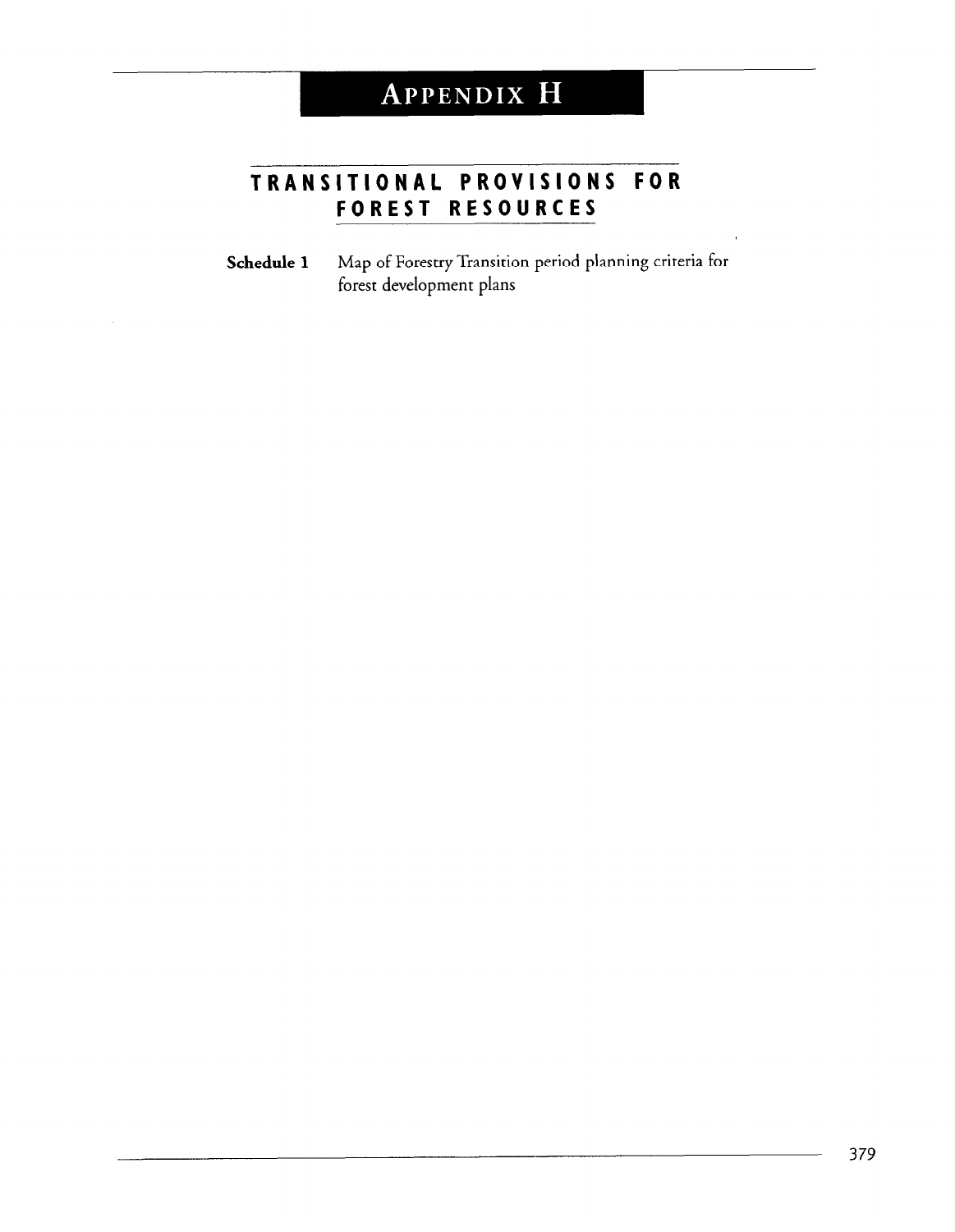$\mathcal{L}^{\text{max}}_{\text{max}}$  , where  $\mathcal{L}^{\text{max}}_{\text{max}}$ 

 $\mathcal{L}^{\text{max}}_{\text{max}}$  and  $\mathcal{L}^{\text{max}}_{\text{max}}$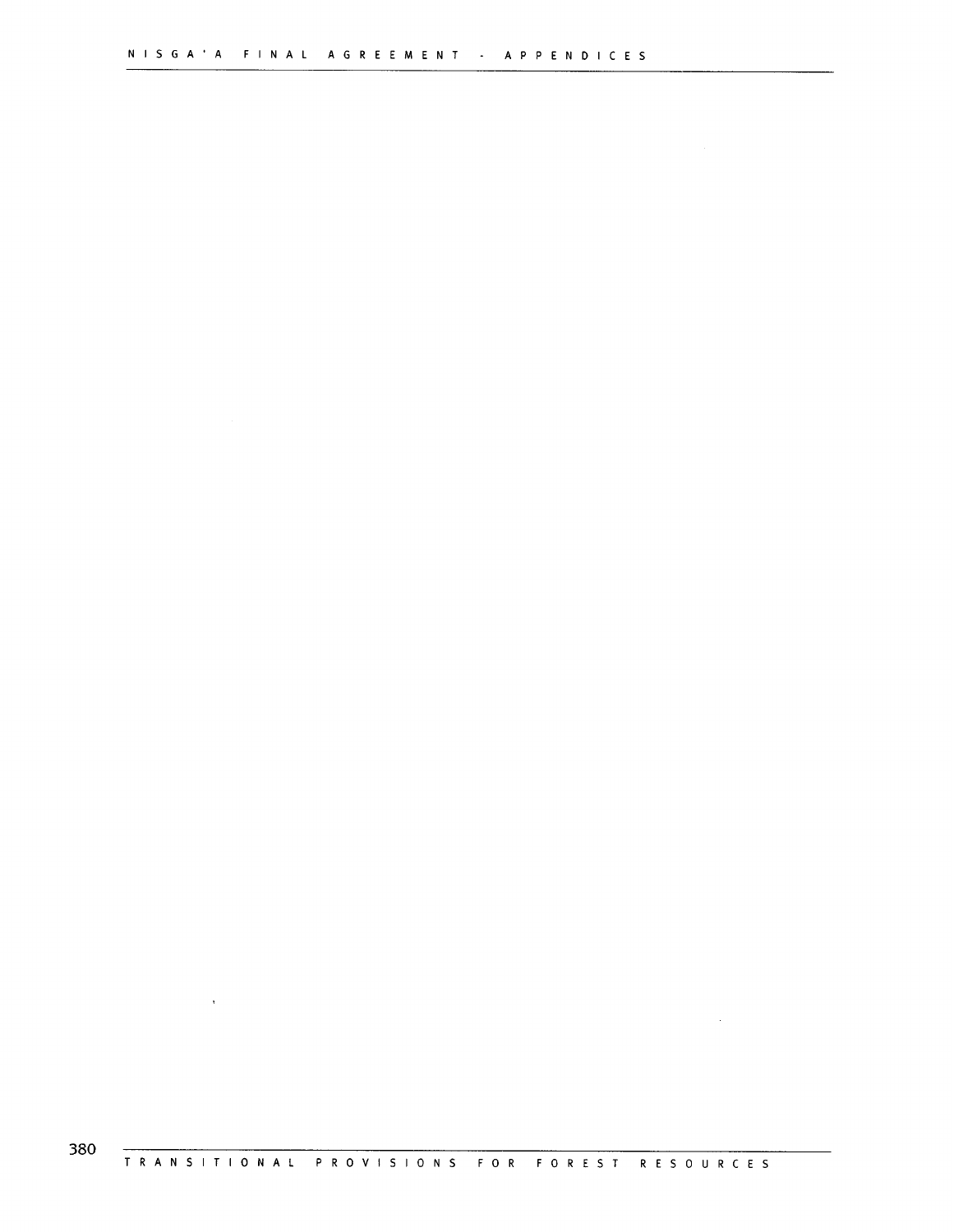### **DEFINITIONS**

- 1. In this Appendix:
	- a. "volume of timber harvested under the licence" means the total of the following that are charged to the holder of the licence:
		- i. the volume of timber cut under the licence and under road permits issued under the licence,
		- ii. the volume of timber estimated to be wasted or damaged under cutting permits and road permits issued under the licence, and

iii. the volume of timber cut by the holder of the licence anywhere on Nisga'a Lands, otherwise than in accordance with this Appendix and forest practices legislation;

- b. "Nisga'a Lands" has the same meaning as in this Agreement except that it does not include former Nisga'a Indian reserves, as defined in paragraph 1 of the Forest Resources Chapter; and
- c. other words and expressions that are defined in paragraph 1 of the Forest Resources Chapter have the same meaning in this Appendix as given in that Chapter.

### **APPLICATION**

2. Except as otherwise provided, this Appendix applies to Nisga'a Lands during the transition period.

### CUT CONTROL

- 3. If the annual volume of timber apportioned to a licence under paragraph 18 of the Forest Resources Chapter is greater than 15, 000  $m<sup>3</sup>$ , the volume of timber harvested under the licence will:
	- a. for any transition year, not be less than 50%, nor more than 150%, of the annual volume of timber apportioned to that licence; and
	- b. for the entire transition period, not exceed the lesser of:
		- i. the total volume of timber apportioned to that licence, and
		- . . the total volume of timber apportioned to that licence, less any reductions imposed under sections 5 or 7.
- 4. If the annual volume of timber apportioned to the licence under paragraph 18 of the Forest Resources Chapter is 15, 000  $m<sup>3</sup>$  or less, the volume of timber harvested under the licence during the transition period will not exceed the lesser of:
	- a. the total volume of timber apportioned to that licence; and
	- b. the total volume of timber apportioned to that licence, less any reductions imposed under section 7.
- 5. If in a transition year, a holder of a licence to which section 3 applies harvests a volume of timber that exceeds the specified limit for that year, the total volume apportioned to that licence for the transition period will be reduced by an amount equal to the excess.
- 6. Any timber harvest by a holder of a licence that is in excess of the total volume of timber apportioned to that licence is an unauthorized harvest, unless that volume was authorized in a cutting permit or road permit issued by the Forestry Transition Committee.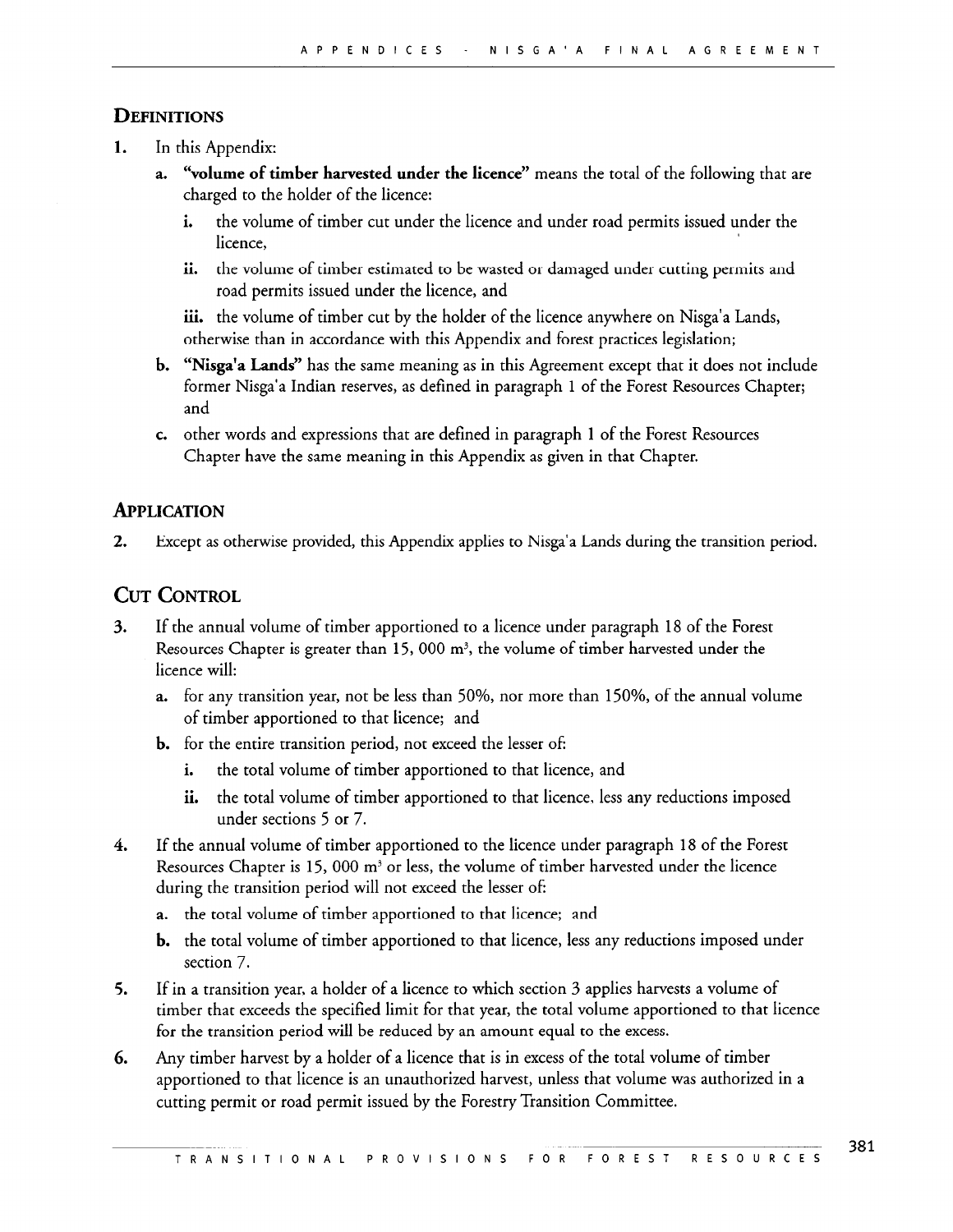CUT CONTROL continued...

- 7. If in a transition year, a holder of a licence to which section 3 applies harvests a volume of timber that is less than the minimum limit specified in that section for that year, the total volume apportioned to that licence for the transition period will be reduced by an amount equal to the undercut below the minimum limit.
- 8. Any volume reductions to a licence under sections 5 or 7 will be prorated over the remaining years of the transition period.
- 9. Any prorated volume referred to in section 8 will be available to the Nisga'a Nation to harvest in accordance with this Appendix.

# STATUS OF TIMBER HARVESTING RIGHTS AND RELATED OBLIGATIONS ON THE EFFECTIVE DATE

### RIGHTS TO HARVEST TIMBER ON NISGA'A LANDS DURING THE TRANSITION PERIOD

- 10. A cutting permit referred to in section 11, and any road permit associated with that cutting permit, remains valid until the first of the following occurs:
	- a. the date specified in the permit;
	- b. the first anniversary of the effective date; or
	- c. the cancellation of the licence that is associated with the permit.
- 11. The cutting permits that section 10 applies to are:

| TFL#1 | FL A16882       | FL A16886 |
|-------|-----------------|-----------|
| 6AM   | 37              | 001       |
| 6AF   | 38 <sup>°</sup> |           |
| 7AN   |                 |           |
| 7AO   |                 |           |
| 8AN   |                 |           |
| 8AT   |                 |           |
| 8AM   |                 |           |
| 8AL   |                 |           |
| 8AR   |                 |           |
| 6AJ   |                 |           |

- 12. A cutting permit or road permit that was issued before the effective date with the agreement of the Nisga'a Tribal Council under the Interim Protection Measures agreement entered into among Canada, British Columbia and the Nisga'a Tribal Council on December 5, 1996, as amended, remains valid until the first of the following occurs:
	- a. the date specified in the permit;
	- b. the second anniversary of the effective date; or
	- c. the cancellation of the licence that is associated with the permit.
- 13. An authorization given under section 52 of the *Forest Act* before the effective date that authorizes an employee or agent of British Columbia, acting in the course of duties, to harvest timber on an area that, on the effective date, is Nisga'a Lands, remains valid if the authorization relates to road construction activities associated with a valid timber sale licence.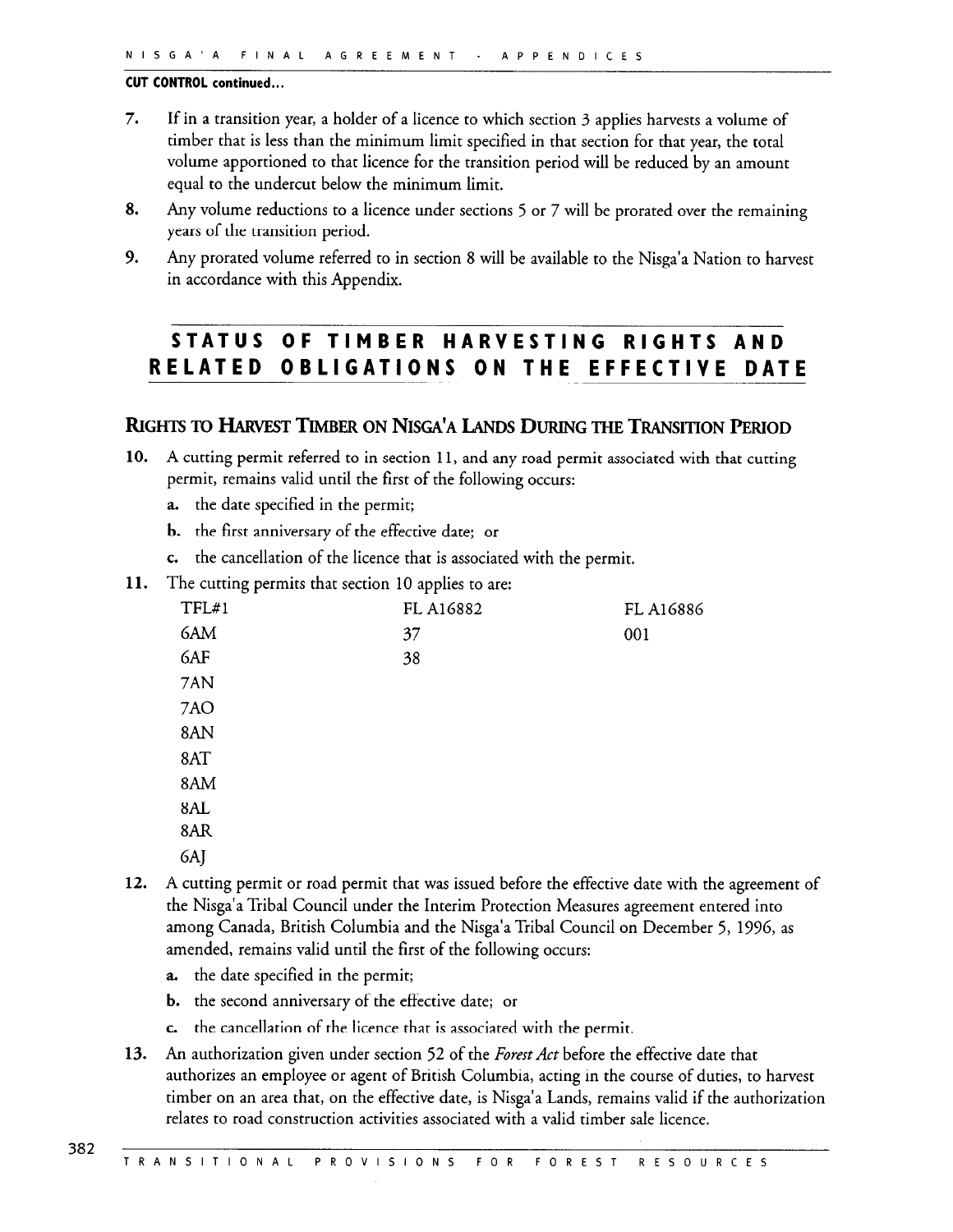#### STATUS OF NON-CUTTING AUTHORITIES ON THE EFFECTIVE DATE

- 14. On the effective date, a road use permit that was issued before the effective date and was associated with activities referred to in sections 10, 11 or 12, or with a timber sale licence, remains valid until the first of the following occurs:
- a. the date specified in the permit;
- b. the first anniversary of the effective date; or
- C. the cancellation of any licence that is associated with the permit.

#### STATUS OF OPERATIONAL PLANS ON THE EFFECTIVE DATE

- 15. On the effective date, any silviculture prescription approved or in effect on the day before the effective date, remains valid if it is associated with:
	- a. a cutting permit referred to in sections 10, 11 or 12;
	- b. a timber sale licence; or
	- c. a harvested area.
- 16. On the effective date, any logging plan in effect on the day before the effective date remains valid if it is associated with:
	- a. a cutting permit referred to in sections 10, 11 or 12; or
	- b. a timber sale licence.

#### CONTINUING OBLIGATIONS

- 17. British Columbia will fulfil on Nisga'a Lands all obligations imposed under forest practices legislation for areas that before the effective date were outside of a tree farm licence area and if the timber on the area was:
	- a. damaged or destroyed by natural causes, unless, before the effective date, a determination has been made by the district manager under the Forest Practices Code of British Columbia Act that the area is too remote, too small or too inaccessible to warrant the preparation of a prescription; or
	- b. cut, removed, damaged or destroyed in contravention of the Forest Practices Code of British Columbia Act by a person other than the holder of a major licence.

### FOREST DEVELOPMENT PLAN REQUIREMENTS

#### REQUIREMENT FOR A FOREST DEVELOPMENT PLAN

- 18. Subject to sections 10 to 12, harvesting or road related activities must not occur under a licence unless the holder of the licence has prepared a forest development plan that:
	- a. has been approved by the Forestry Transition Committee; and
	- b. is in effect before the activities take place.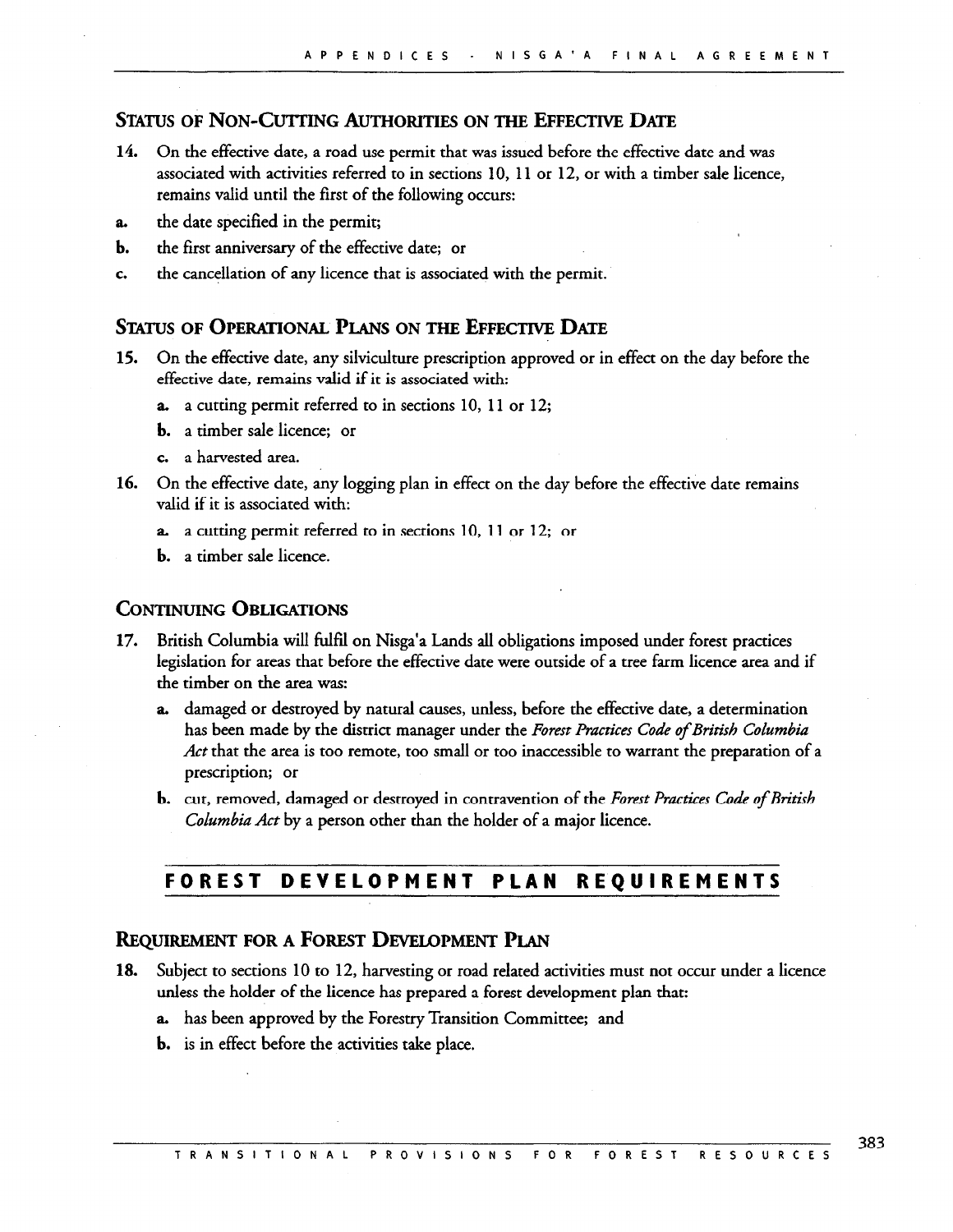#### FOREST DEVELOPMENT PLAN REQUIREMENTS continued...

- 19. The Nisga'a Nation will not carry out timber harvesting or road related activities in respect ofthe volume of timber specified in section 20 and subsection  $21(a)$  of the Forest Resources Chapter unless the Nisga'a Nation has prepared a forest development plan that:
	- a. has been approved by the Forestry Transition Committee; and
	- b. is in effect before the activities take place.
- 20. A person referred to in section 18 or 19 may apply to the Forestry Transition Committee for an exemption from the requirement to have an approved forest development plan if:
	- the only harvesting that will take place on the area is:
		- i. the felling and removal of trees to eliminate a safety hazard,
		- ii. the felling of trees to facilitate the collection of seed, and the proposed harvesting will not result in an opening of greater than one hectare, or
		- iii. the felling and removal of trees that have been or will be treated to facilitate entrapment of pests; and
	- b. no road construction is required to provide access for the timber harvesting referred to in subsection (a).

#### PERIOD AND TERM OF A FOREST DEVELOPMENT PLAN

- 21. A forest development plan will cover a period up to the end of the transition period, but will be for a shorter period if:
	- **a.** the term of the licence to which the plan relates terminates before the end of the transition period; or
	- b. the Forestry Transition Committee is satisfied that a plan cannot be developed to the end of the transition period because:
		- . 1. a significant portion of the plan is for the harvesting of blowdown or timber damaged by insects or fire and the exact location of the damaged timber cannot be determined,
		- ii. there is insufficient timber available to provide operational activities for the required period, or
		- iii. other similar circumstances exist that prevent a plan being developed for the required period.
- 22. Unless otherwise specified by the Forestry Transition Committee, a forest development plan expires one year from the date of approval of the plan.
- 23. Before or after a forest development plan expires, the Forestry Transition Committee, may:
	- a. extend the term of the forest development plan for a period or periods not exceeding a total of one year at the request of or with the consent of the person who prepared the plan; and
	- b. place conditions on the extension.

#### CONTENT OF A FOREST DEVELOPMENT PLAN

- 24. A forest development plan will address an area sufficient in size to include all areas affected by the timber harvesting and road construction or modification operations proposed under the plan.
- 25. A forest development plan will include maps, schedules and other information for the area under the plan, sufficient to permit adequate assessment by the Forestry Transition Committee and resource agencies of: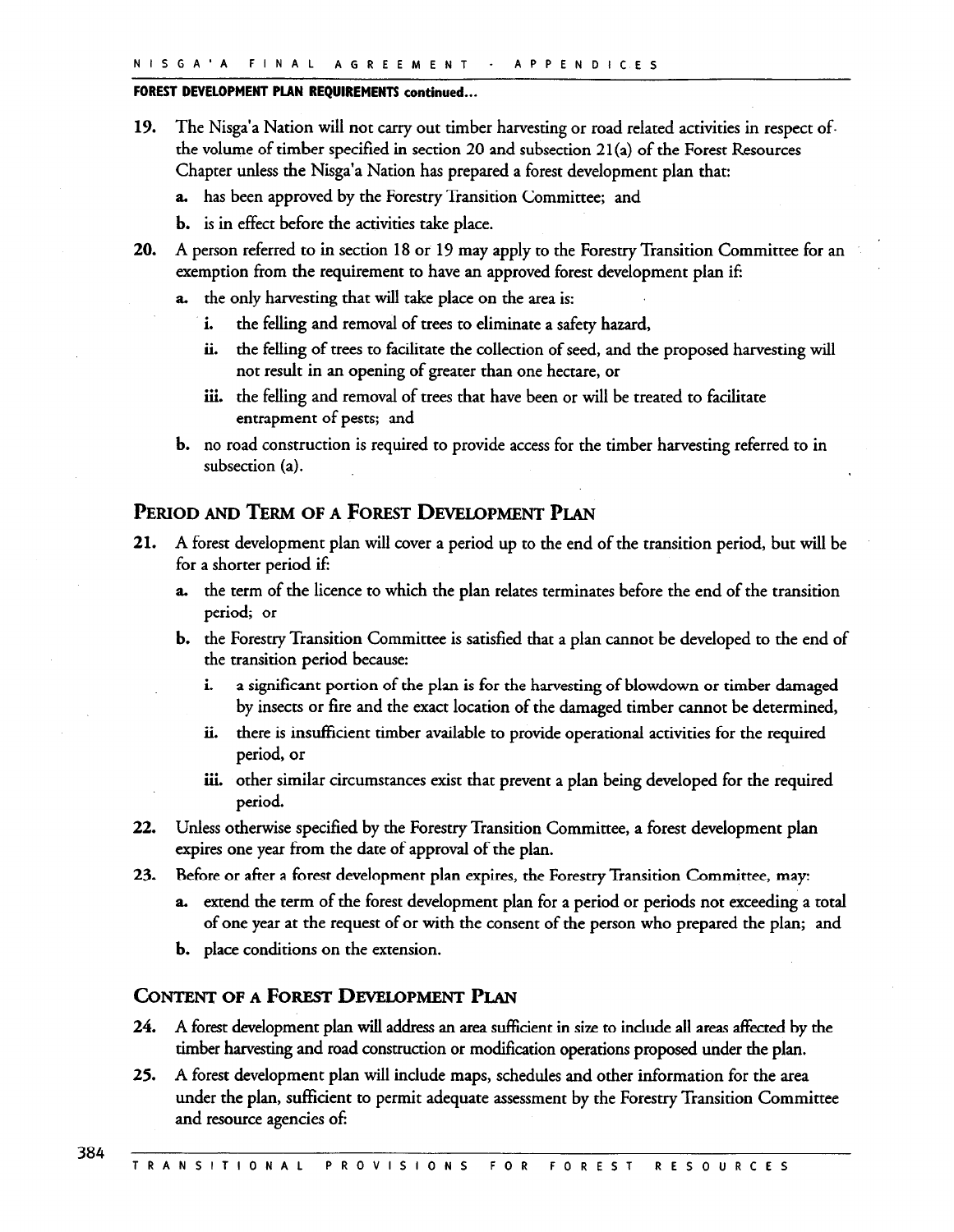- a. the topography and natural features of the area under the plan; and
- b. the proposed timber harvesting and road construction or modification operations to be carried out under the plan.
- 26. Without limiting section 25, a forest development plan in respect of a licence will:
	- contain information required under the Forest Practices Code of British Columbia Act and its regulations in respect of forest development plans for a holder of a major licence;
	- b. contain information to the standard required by the district manager of the Kalum Forest District for a forest development plan in that forest district in respect of:
		- i. logging method,
		- ii. silvicultural system,
		- iii. harvest season, and
		- iv. wildlife tree patches;
	- c. specify for each cutblock where harvesting is proposed during the first two years of the plan:
		- i. the maximum proportion of the area that may be occupied by permanent access structures,
		- ii. the maximum proportion of the net area to be reforested that may be occupied by temporary access structures, and
		- iii. the free growing stocking standards that will apply to the area;
	- d. specify for each proposed road, the proposed right of way, which will not exceed 30 metres in width unless a greater width is approved by the Forestry Transition Committee; and
	- e. unless otherwise authorized by the Forestry Transition Committee, be consistent with the relevant material specified for similar sites and conditions contained within Ministry of Forests guidebook publications associated with the Forest Practices Code of British Columbia Act, and the regulations under that Act.
- 27. Without limiting section 25, a forest development plan submitted by the Nisga'a Nation will contain the following:
	- all information required under laws made under paragraph 6 of the Forest Resources Chapter; and
	- b. for the area under the plan:
		- **i.** the size, shape and location of cutblocks proposed for harvesting during the term of the plan, and
		- ii. the timing of proposed timber harvesting and related road construction, maintenance and deactivation.
- 28. A forest development plan will comply with the following constraints:
	- a. timber harvesting is not permitted within the following areas as shown in Schedule 1 to this Appendix:
		- i. the Nass Bottomlands polygon,
		- . . any ecological reserve polygon,
		- iii. any archeological polygon, and
		- iv. 100 metres of either side of the centre line of the Grease Trail;
	- b. timber harvesting of a road right of way is not permitted if that harvesting is for the sole purpose of facilitating the extraction of gravel;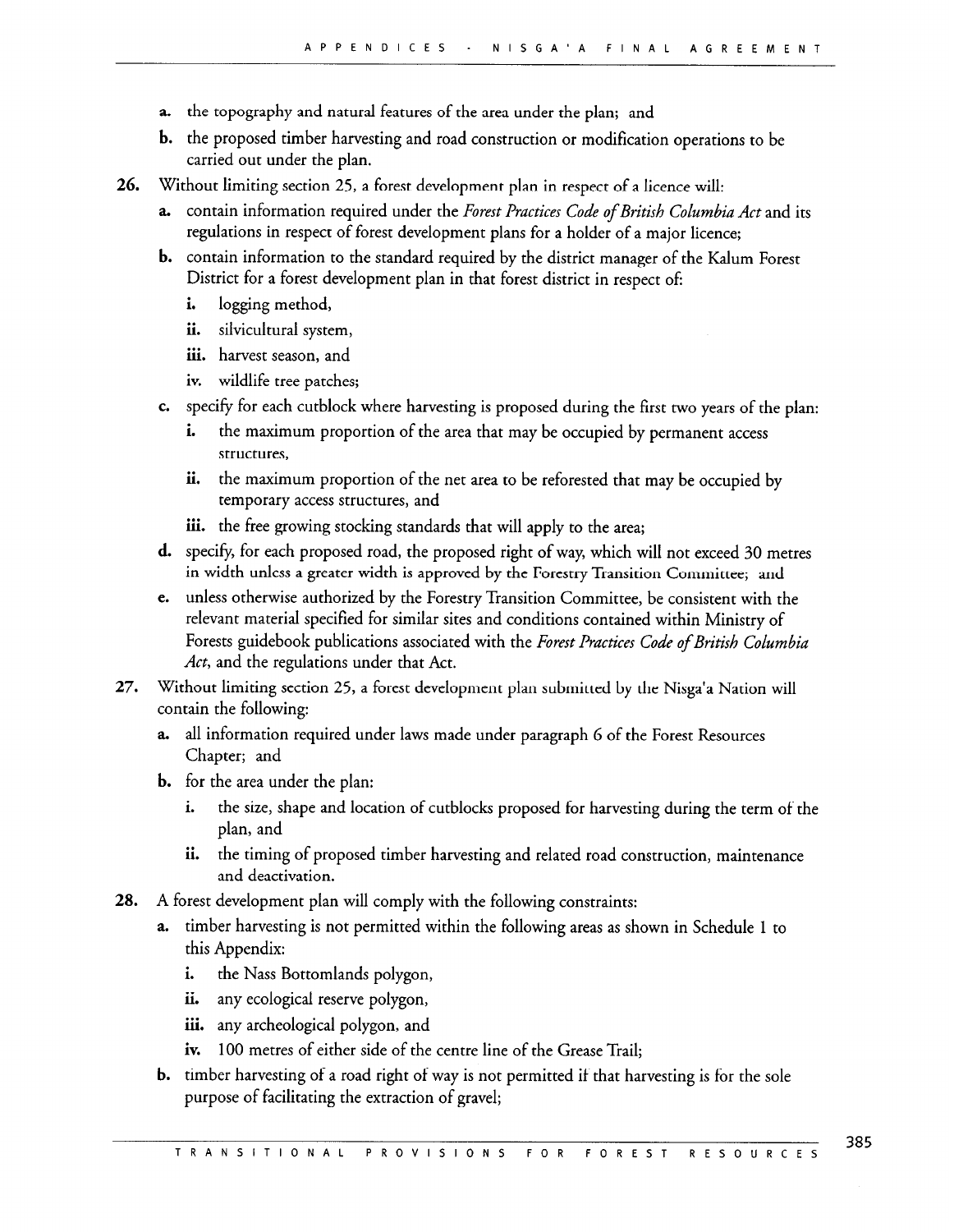#### FOREST DEVELOPMENT PLAN REQUIREMENTS continued...

- c. for the Pine Mushroom polygon as shown in Schedule 1 to this Appendix:
	- i. timber harvesting, including that associated with roads, will retain a minimum of 80% of the forest cover at an age of at least 120 years, and
	- ii. silvicultural systems, other than for areas to be occupied by roads, will be a selection system and provide for retention of a minimum of 70% of the total basal area of the cutblock;
- d. for the Tseax polygon, as shown in Schedule 1 to this Appendix, timber harvesting will not result in more than 10% of the visual area having vegetation of a height of less than five metres;
- e. timber harvesting will not occur within one kilometre of former Kincolith IR #14, Lagaltsap IR #9, New Aiyansh IR #l or Gitwinksihlkw IR #7 without the agreement of the Village Government for the affected former Nisga'a Indian Reserve;
- f. timber harvesting will not occur within one kilometre of the Gingietl Creek Ecological Reserve without the agreement of the Gitwinksihlkw Village Government; and
- g. timber harvesting within one kilometre of Lava Bed Memorial Park will not result in more than 10% of the visual area having vegetation of a height of less than five metres.
- 29. A forest development plan will contain:
	- a. if the plan is submitted by a holder of a licence, the signature of the holder or a person who has authority to sign the plan on behalf of the holder; and
	- b. if the plan is submitted by the Nisga'a Nation, the signature of a person who has authority to sign the plan on behalf of the Nisga'a Nation.
- 30. Notwithstanding sections 25 to 28, if the Forestry Transition Committee determines that a timber harvesting activity that is proposed to be carried out is restricted to minor salvage operations, the Forestry Transition Committee may waive any of the forest development plan content requirements specified in those sections.

### REVIEW AND COMMENT OF A FOREST DEVELOPMENT PLAN

- 31. The review and comment requirements of the forest practices legislation apply to forest development plans during the transition period.
- 32. Notwithstanding section 31, if the Forestry Transition Committee determines that a forest development plan or amendment is necessary to address an emergency, the Forestry Transition Committee may vary the review and comment requirements.

#### EVALUATION OF A FOREST DEVELOPMENT PLAN

- 33. The Forestry Transition Committee:
	- a. subject to subsection (b), will approve a forest development plan that meets the requirements of this Appendix; but
	- **b.** may refuse to approve a cutblock or road proposed in the forest development plan that meets the requirements of this Appendix, if the Forestry Transition Committee determines that the plan, in respect of the matters referred to in section 26, does not adequately manage and conserve the forest resources on Nisga'a Lands.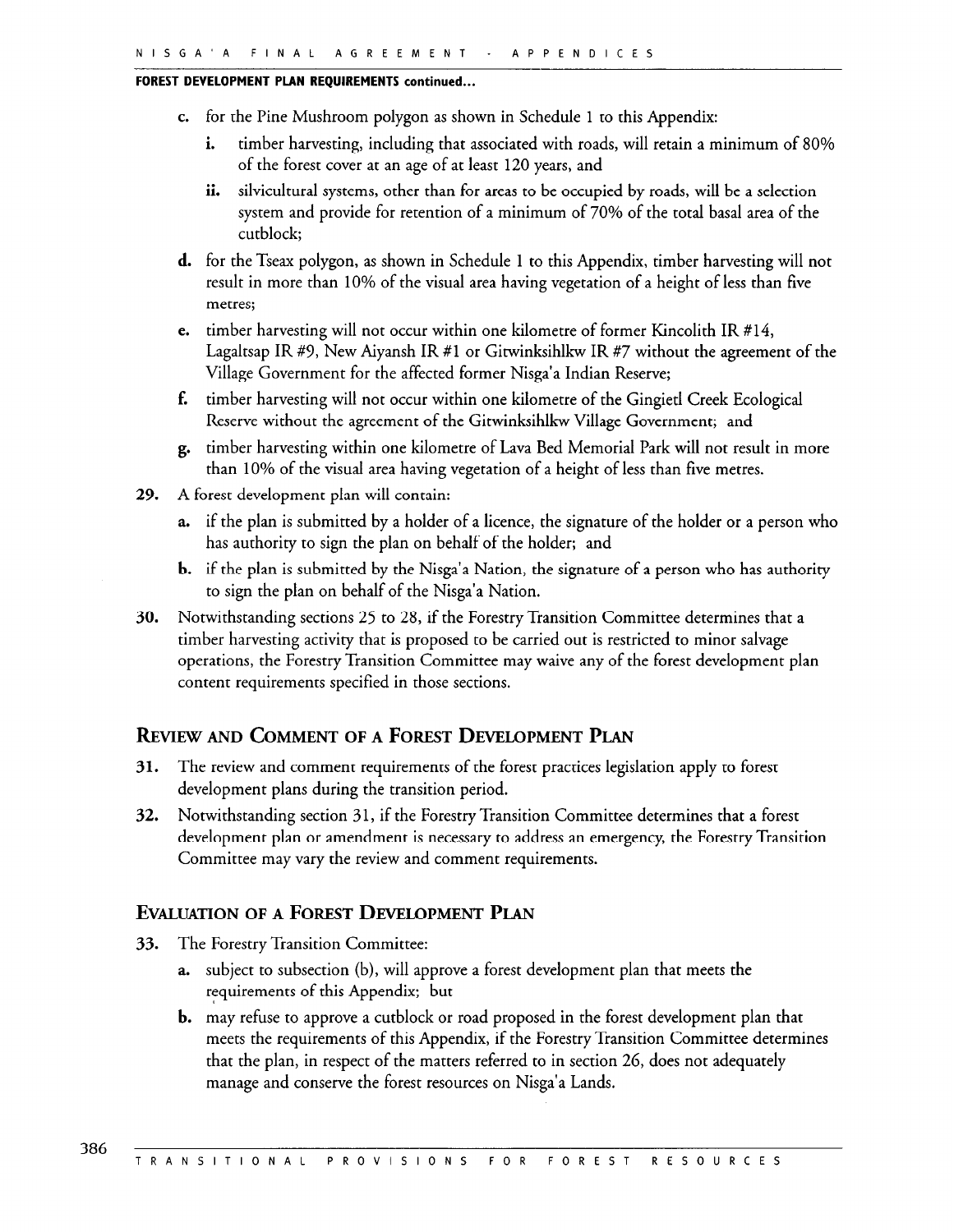- 34. Subject to sections 35 and 36 and the dispute resolution rules adopted under section 64, the Forestry Transition Committee will make a determination under section 33 within 45 days after receiving the submission.
- 35. Before concluding its evaluation of a forest development plan, the Forestry Transition Committee may require the person who submitted the plan to submit additional information that the committee reasonably requires to determine if the plan meets the requirements specified in this Appendix.
- 36. If the Forestry Transition Committee makes a request under section 35, the time period specified in section 34 is extended by the period of time between the request for additional information and the receipt of that information.

## SILVICULTURE PRESCRIPTION REQUIREMENTS

- 37. Timber harvesting, other than that associated with roads, must not occur under a licence without an approved silviculture prescription for the area.
- 38. The district manager will prepare a silviculture prescription for an area where the holder of a licence referred to in paragraph 29 of the Forest Resources Chapter has cut, removed, damaged or destroyed timber on Nisga'a Lands in contravention of the forest practices legislation.
- 39. The holder of a major licence will prepare and obtain approval of a silviculture prescription for an area where the holder has cut, removed, damaged or destroyed timber on Nisga'a Lands in contravention of the forest practices legislation.
- 40. A person referred to in sections 38 and 39 may apply to the district manager or the Forestry Transition Committee, as the case may be, for an exemption from the requirement to have an approved silviculture prescription.

## CONTENT OF A SILWCULTURE PREsCRIPTION

- 41. A silviculture prescription will:
	- a. be consistent with an approved forest development plan for the area, unless it is a silviculture prescription referred to in section 15;
	- **b.** contain all information required under the Forest Practices Code of British Columbia Act and its regulations in respect of silviculture prescriptions, unless that information is contained within an approved forest development plan for the area; and
	- C. unless authorized by the district manager or the Forest Transition Committee, as the case may be, be consistent with the relevant material specified for similar sites and conditions contained within Ministry of Forests guidebook publications associated with the Forest Practices Code of British Columbia Act and the regulations under that Act.

## EVALUATION OF A SILMCULTURE PRESCRIPTION

- 42. The Forestry Transition Committee or the district manager, as the case may be:
	- a. may require that a silviculture prescription be referred to resource agencies for review and comment; and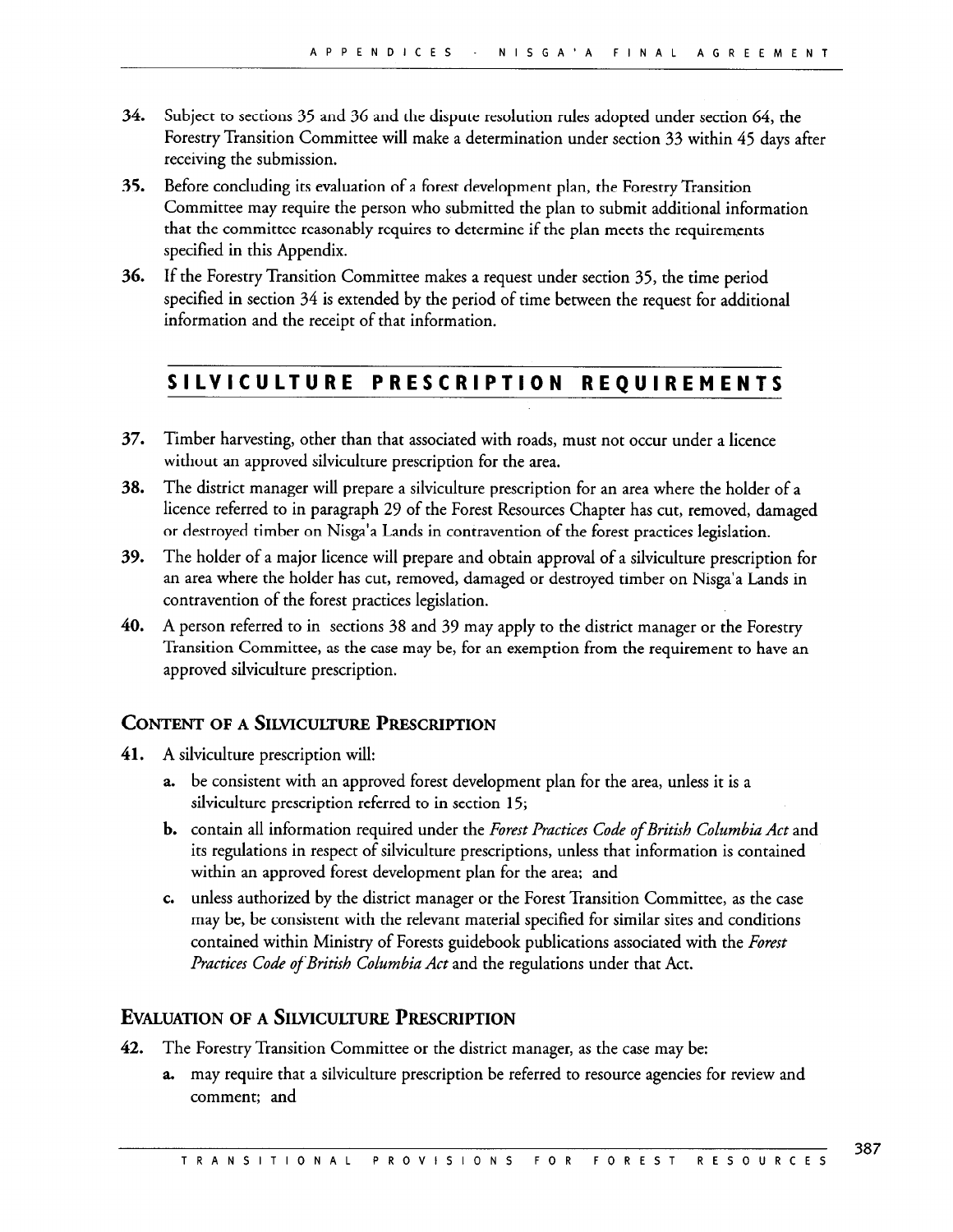#### SILVICULTURE PRESCRIPTION REQUIREMENTS continued...

- b. will approve a silviculture prescription that meets the requirements of this Appendix unless it is determined that the silviculture prescription, in respect of matters referred to in section 4 1, does not adequately manage and conserve the forest resources on Nisga'a Lands.
- 43. Subject to sections 44 and 45 and the dispute resolution rules adopted under section 64, the Forestry Transition Committee will make a determination under section 42 within 45 snow free days after the silviculture prescription being submitted for approval.
- 44. Before concluding the evaluation of a silviculture prescription, the district manager or the Forestry Transition Committee, as the case may be, may require the person who submitted the prescription to submit additional information that the district manager or committee reasonably requires to determine if the prescription meets the requirements of this Appendix.
- 45. If a request is made under section 44, the time period specified in section 43 is extended by the period of time between the request for additional information and the receipt of that information.

## REQUIREMENTS FOR PERMITS

## CUTTING PERMITS

- 46. Subject to the dispute resolution rules adopted under section 64, the district manager, or the Forestry Transition Committee, as the case may be, will issue a cutting permit within 45 days after receiving an application for a cutting permit if the district manager or Forestry Transition Committee determines that:
	- **a.** the person making the application has the right to harvest timber and that right is not under suspension;
	- b. the application complies with the requirements specified in this Appendix and any requirements specified in the licence; and
	- c. the application is completely consistent with all operational plans approved for the area.

## ROAD PERMITS AND ROAD USE PERMITS

- 47. A holder of a licence must have a valid road use permit issued by the Forestry Transition Committee to use a road for timber harvesting and related activities, unless the road is:
	- a. a Crown road; or
	- b. under a valid road permit held by the holder.
- 48. The Nisga'a Nation must have a valid road use permit issued by the Forestry Transition Committee to use a road for timber harvesting and related activities, if the road is:
	- a. a Crown road; or
	- b. subject to a valid road permit.
- 49. Subject to the dispute resolution rules adopted under section 64, the district manager or Forestry Transition Committee, as the case may be, will issue a road permit or road use permit within 45 snow free days after receiving an application for a road permit or road use permit if the district manager or Forestry Transition Committee determines that: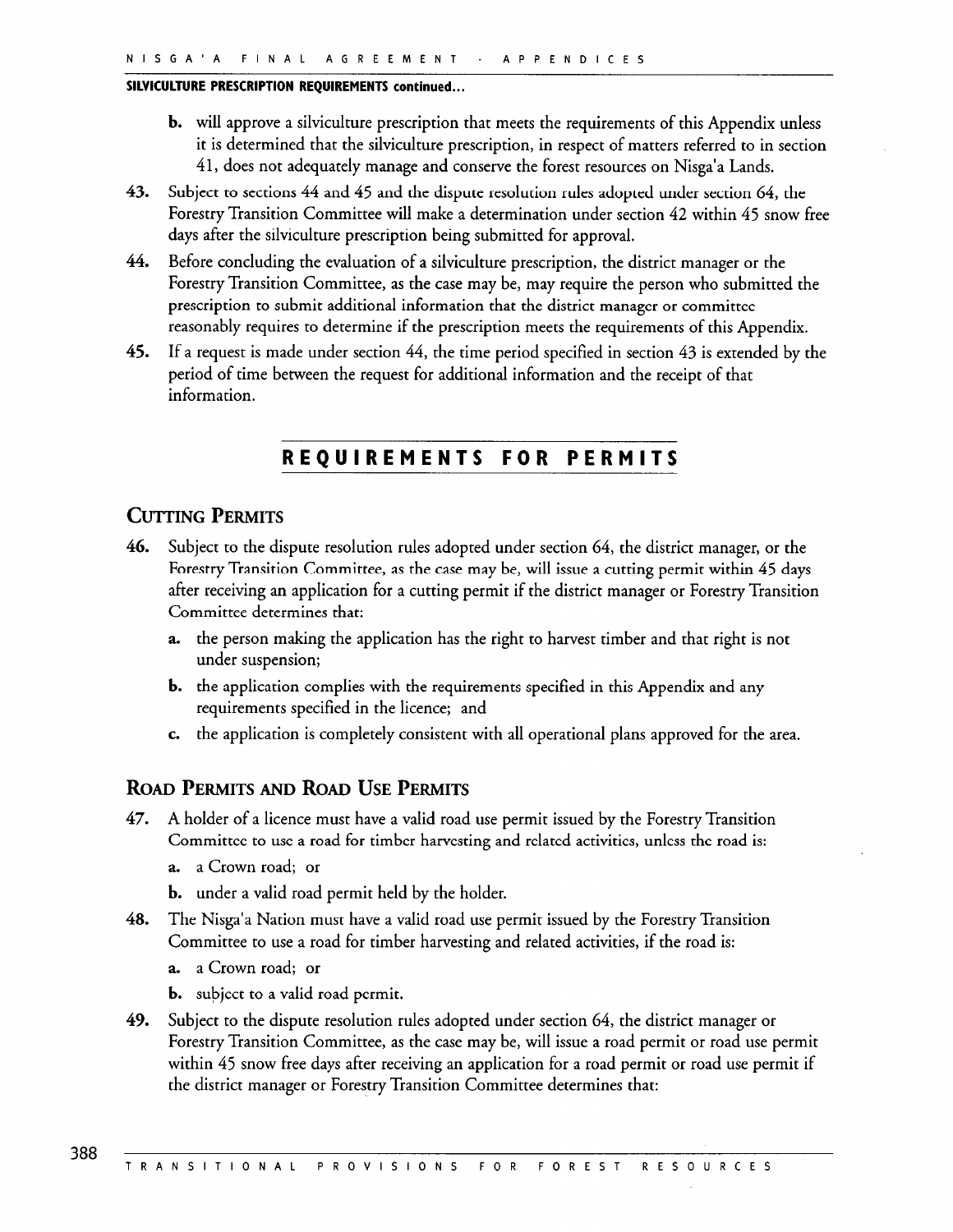- **a.** the person making the application has the right to harvest timber and that right is not under suspension;
- b. the application complies with the requirements specified in this Appendix and any requirements specified in the licence; and
- c. the application is completely consistent with all operational plans approved for the area.

#### BURNING PERMITS

50. Forest practices legislation with respect to burning permits applies to:

- a. timber harvesting and related activities by the holder of a licence on Nisga'a Lands: and
- b. all persons carrying out timber harvesting and related activities on Nisga'a Lands during the transition period.

# FOREST PRACTICES

#### **SILVICULTURE**

51. A free growing stand will be established within the net area to be reforested on all areas of Nisga'a Lands harvested by the holder of a licence during the transition period.

### FOREST HEALTH

52. If the Forestry Transition Committee determines that there are insects or diseases causing damage to a forest on an area of Nisga'a Lands that is subject to a holder of a licence's forest development plan, the district manager will, in a notice given to the holder of the licence, order measures acceptable to the Forestry Transition Committee to be undertaken within a specified time to control or dispose of the insects or diseases.

# FOREST OPERATIONS ON NISGA'A LANDS AFTER THE TRANSITION PERIOD

- $\sim$  Timber felled under a valid cutting permit is under other of a licence may not be removed to the holder may not be removed to the holder of a licence may not be removed to the holder may not be removed to the holder  $\frac{1}{\sqrt{2}}$  and the transition period, unless the holder of the licence:
	- a. was unable to remove the time the time prior to the transition period as a result of the transition period as a result of the transition period as a result of the transition period as a result of the transition period was unable to remove the throef prior to
	- b. removes the timber within a period of not more than 30 days after the Nisga'a Nation and British Columbia determine that conditions allow for the removal.
- 54. A road permit or road use permit issued before the end of the transition period may authorize the holder permit of to all use permit issued before the end of the transition period may at the holder of the permit to continue to use the road referred to in the permit after the transition period, to the extent necessary to:

T R A N S I N S I N S I N A N S I N A L PROVISIONS FOR FOREST RESOURCES FOR FOREST RESOURCES FOR FOREST RESOURC

- a. carry out fire hazard abatement activities;
- **b.** fulfil silviculture obligations; and **c.** complete road deactivation.
- 
- 55. Activities referred to in section 54 must be completed within a reasonable time.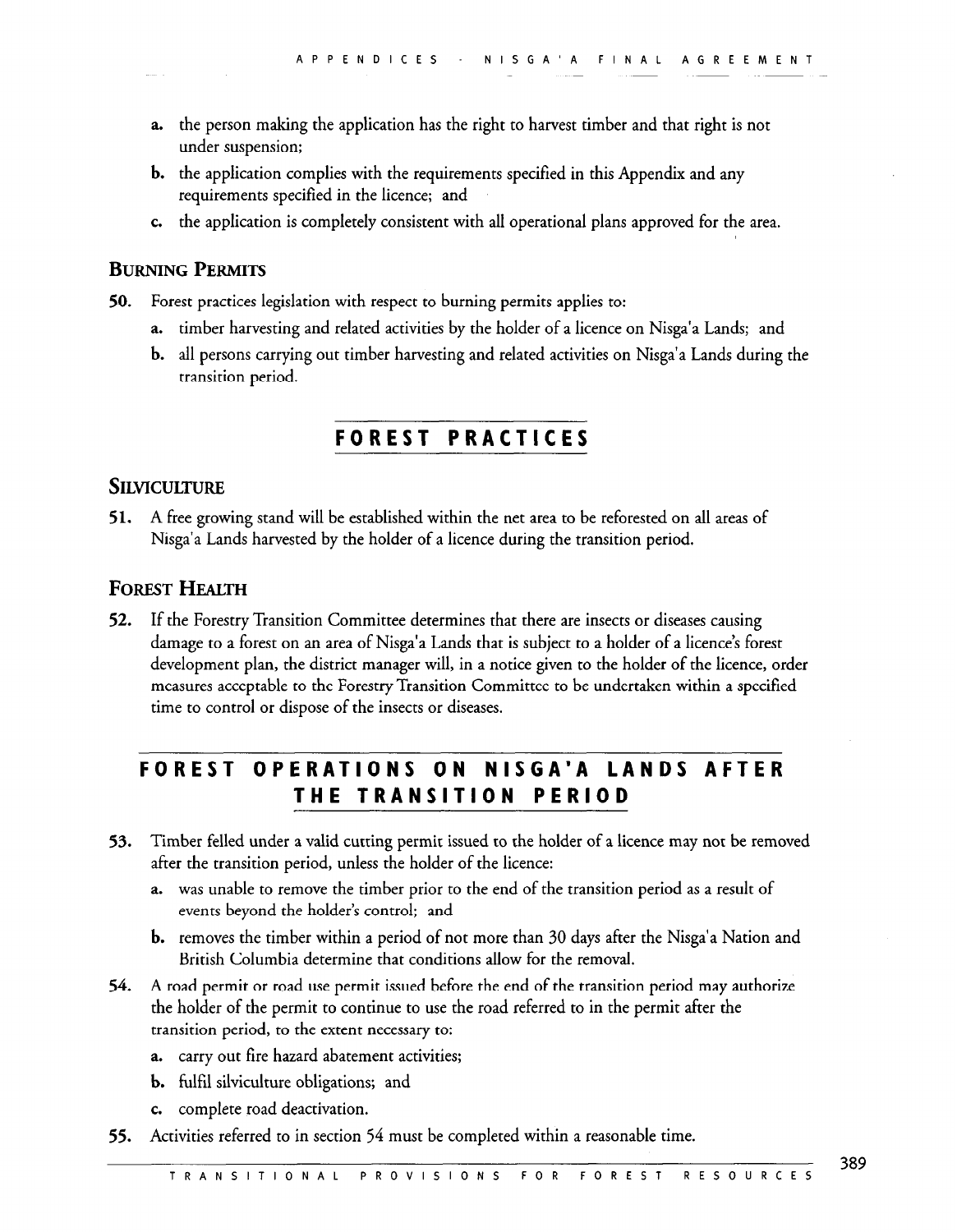56. Until the activities referred to in sections 53 and 54 are completed, the requirements of this Appendix continue to apply, to the extent necessary to address those activities and their enforcement.

## GENERAL

## NISGA'A CONTRACTORS

- 57. A licence referred to in paragraph 27 of the Forest Resources Chapter will require the holder of the licence to use Nisga'a Contractors to harvest, during each transition year, the following percentages of the actual volume harvested under the licence:
	- **a.** year 1 50%; **b.** year 2 70%; c. year 3 70%; **d.** year 4 70%; and e. year 5 70%.
- 58. Contracts referred to in section 57 will be for a term of five years, or until the end of the transition period, whichever period is shorter.
- 59. Notwithstanding section 57, in any transition year, the holder of a licence is relieved from the requirement in that section to the extent that no Nisga'a Contractor is reasonably available to carry out full phase logging of the required volume within that transition year.

### FORESTRY TRANSITION COMMITTEE

- 60. The Forestry Transition Committee consists of:
	- a. the district manager or person authorized by the district manager; and
	- b. a person authorized by the Nisga'a Nation.
- 61. British Columbia and the Nisga'a Nation are each responsible for the respective costs associated with their member of the Forestry Transition Committee.
- 62. The Forestry Transition Committee has the following mandate:
	- a. to evaluate all matters associated with operational plans, and permits referred to it in paragraph 33 of the Forest Resources Chapter, including approvals, amendments, extensions and exemptions;
	- b. to annually evaluate and report on the cut control status of each holder of a licence to which section 3 applies and to impose any resultant cut control reductions;
	- C. to determine the volume of timber, if any, available under section 9 for harvesting by the Nisga'a Nation; and
	- d. to provide to British Columbia, the Nisga'a Nation and Canada an annual report concerning:
		- i. the cut control status, and
		- ii. the expenses incurred by the Forestry Transition Committee during the preceding transition year.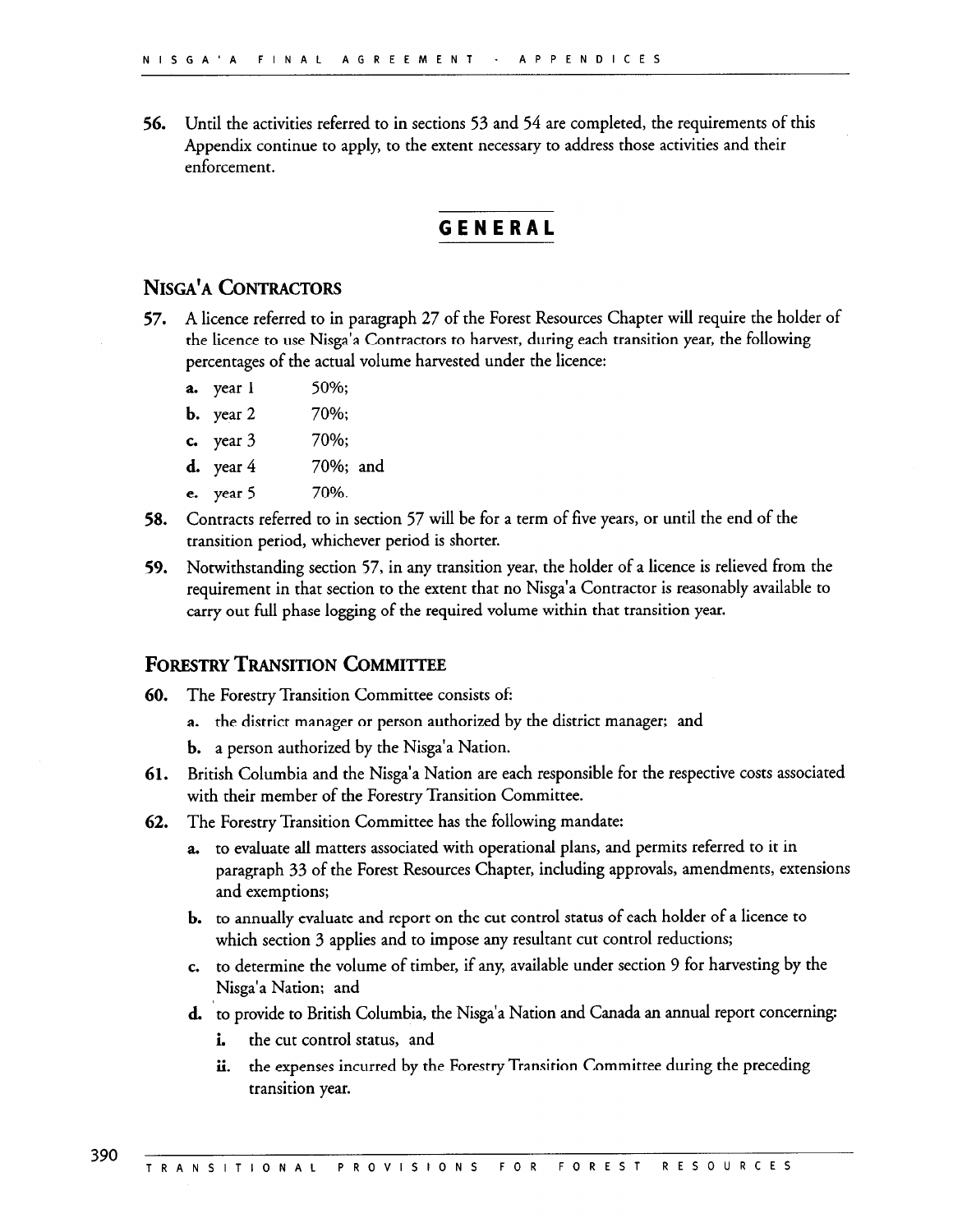63. The Forestry Transition Committee is not responsible for the completeness and accuracy of information provided to it by British Columbia, the Nisga'a Nation or the holder of a major licence.

#### **DISPUTE RESOLUTION**

- 64. The Forestry Transition Committee will adopt rules for arbitration of disputes referred to in paragraph 38 of the Forest Resources Chapter.
- 65. The rules referred to in section 64 will provide that, unless the members of the Forestry Transition Committee otherwise agree, any arbitration will be resolved within 45 days.

#### **ANNUAL REPORTING**

- 66. British Columbia will, for each year of the transition period, provide to the Nisga'a Nation a summary of compliance and enforcement activities on Nisga'a Lands.
- 67. British Columbia will, on a quarterly basis, provide to the Nisga'a Nation a summary of timber marking and scale returns on Nisga'a Lands.

### SAME ECONOMIC POSITION

- 68. British Columbia will pay to the Nisga'a Nation an amount for each cubic metre of timber harvested by a holder of a licence during the transition period.
- 69. The amount referred to in section 68 will be:
	- a. \$6 per cubic metre; or
	- b. if either billed stumpage or industry performance exceeds \$6 per cubic metre:
		- i. billed stumpage determined in accordance with the Ministry of Forests Interior Appraisal Manual, and
		- i. industry performance up to a maximum of \$10 per cubic metre, determined as the value per cubic metre of the timber as at the date of scaling on the Vancouver Log Market, less the appraised operating costs per cubic metre for that volume.
- 70. British Columbia and the Nisga'a Nation will determine a conversion factor for estimating the Vancouver Log Market value of timber harvested on Nisga'a Lands by species and grade.
- 71. The operating costs referred to in subsection 69(b)(ii) will be the costs associated with each timber mark on Nisga'a Lands as determined in accordance with the Ministry of Forests Interior Appraisal Manual, and will include the following:
	- a. development costs;
	- b. harvesting costs;
	- c. transportation costs, including any barging cost adjustment;
	- d. administration costs;
	- e. post-logging treatment costs;
	- E silviculture costs; and
	- g. stumpage costs.